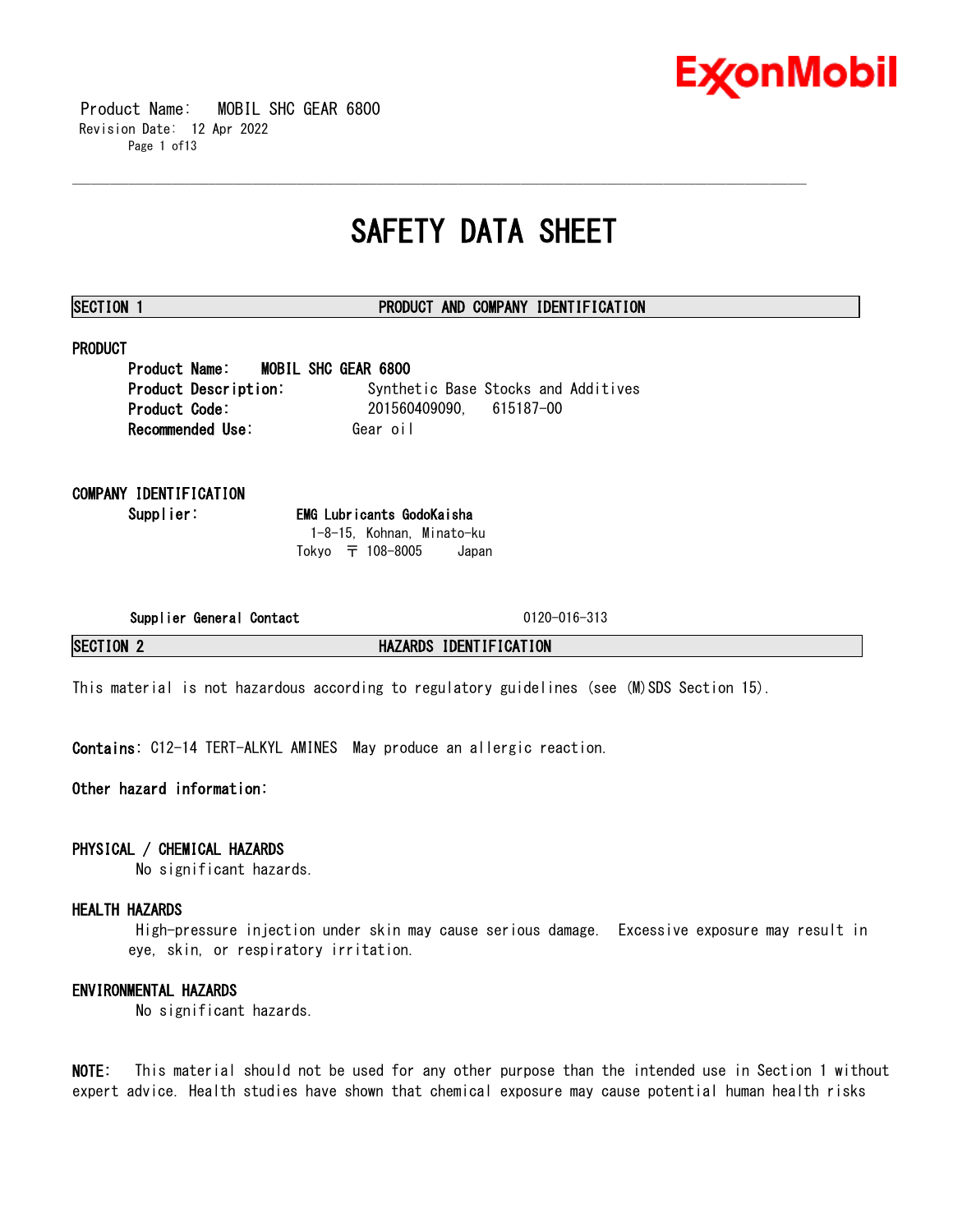

 Product Name: MOBIL SHC GEAR 6800 Revision Date: 12 Apr 2022 Page 2 of13

which may vary from person to person.

### **SECTION 3 COMPOSITION / INFORMATION ON INGREDIENTS**

# **Chemical Substance or Mixture Identification**

This material is defined as a mixture.

# **Hazardous Substance(s) or Complex Substance(s) required for disclosure**

| <b>Name</b>                                                                      | CAS#             | Concentration*  | <b>GHS Hazard Codes</b>                                                             |
|----------------------------------------------------------------------------------|------------------|-----------------|-------------------------------------------------------------------------------------|
| AMINES, C12-14-TERT-ALKYL                                                        | 68955-53-3       | $0.1 - 6.25%$   | H302, H311, H317,<br>$H330(2)$ , $H314(1B)$ , $H400(M)$<br>factor 1), H410(M factor |
| BENZENAMINE, N-PHENYL-, REACTION PRODUCTS WITH 2.4.4-<br><b>TRIMETHYLPENTENE</b> | $68411 - 46 - 1$ | $1 - 5\%$       | H316, H402, H412                                                                    |
| LONG-CHAIN ALKENYL AMINE                                                         | $112 - 90 - 3$   | $0.01 - 0.025%$ | H302, H304, H335,<br>H314 (1B) H373. H400 (M)<br>factor 10), H410 (M factor<br>10)  |

\_\_\_\_\_\_\_\_\_\_\_\_\_\_\_\_\_\_\_\_\_\_\_\_\_\_\_\_\_\_\_\_\_\_\_\_\_\_\_\_\_\_\_\_\_\_\_\_\_\_\_\_\_\_\_\_\_\_\_\_\_\_\_\_\_\_\_\_\_\_\_\_\_\_\_\_\_\_\_\_\_\_\_\_\_\_\_\_\_\_\_\_\_\_\_\_\_\_\_\_\_\_\_\_\_\_\_\_\_\_\_\_\_\_\_\_\_\_

\* All concentrations are percent by weight unless material is a gas. Gas concentrations are in percent by volume.

**SECTION 4 FIRST AID MEASURES**

# **INHALATION**

Remove from further exposure. For those providing assistance, avoid exposure to yourself or others. Use adequate respiratory protection. If respiratory irritation, dizziness, nausea, or unconsciousness occurs, seek immediate medical assistance. If breathing has stopped, assist ventilation with a mechanical device or use mouth-to-mouth resuscitation.

#### **SKIN CONTACT**

Wash contact areas with soap and water. If product is injected into or under the skin, or into any part of the body, regardless of the appearance of the wound or its size, the individual should be evaluated immediately by a physician as a surgical emergency. Even though initial symptoms from high pressure injection may be minimal or absent, early surgical treatment within the first few hours may significantly reduce the ultimate extent of injury.

# **EYE CONTACT**

Flush thoroughly with water. If irritation occurs, get medical assistance.

# **INGESTION**

First aid is normally not required. Seek medical attention if discomfort occurs.

# **NOTE TO PHYSICIAN**

None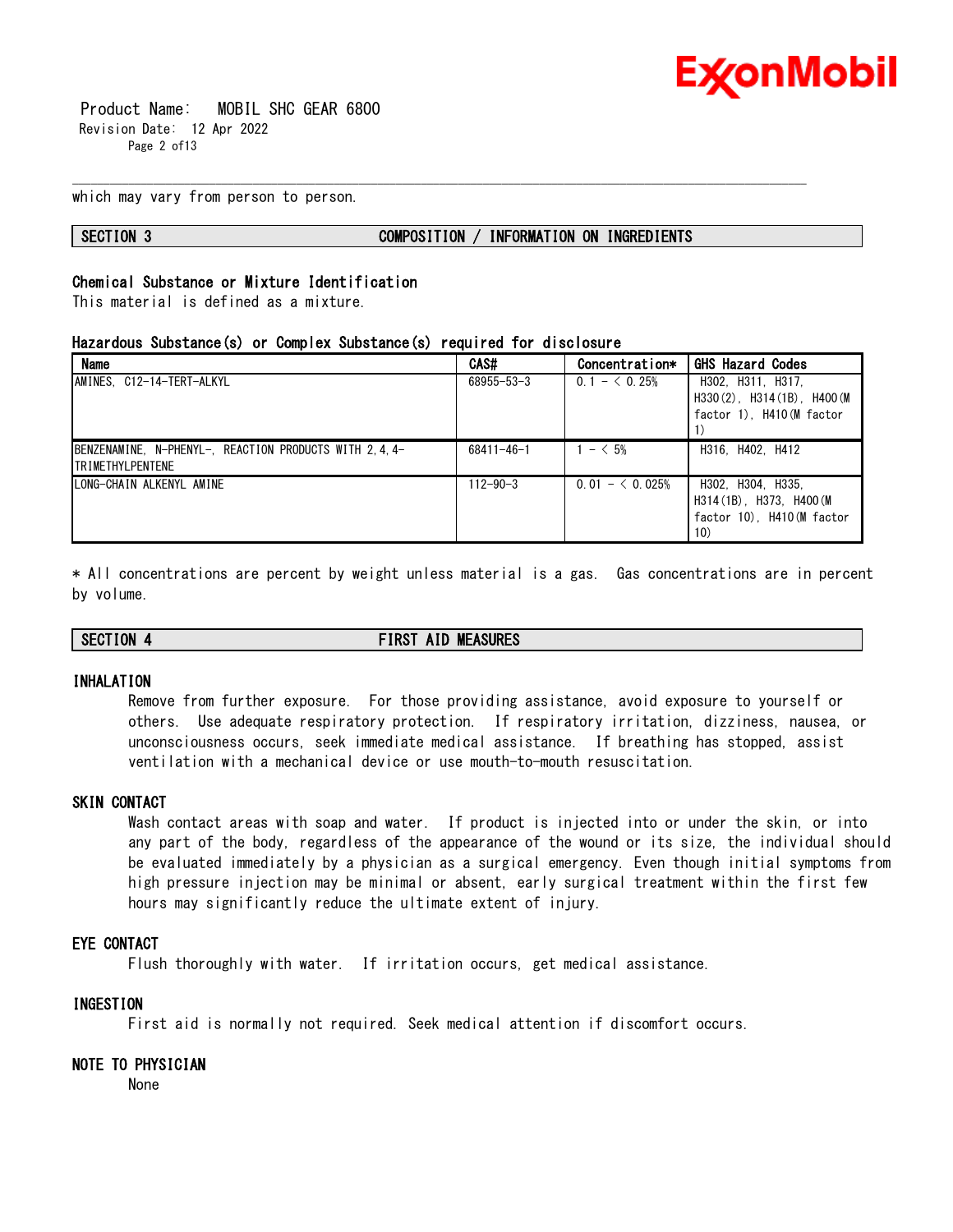

 Product Name: MOBIL SHC GEAR 6800 Revision Date: 12 Apr 2022 Page 3 of13

#### **SECTION 5 FIRE FIGHTING MEASURES**

\_\_\_\_\_\_\_\_\_\_\_\_\_\_\_\_\_\_\_\_\_\_\_\_\_\_\_\_\_\_\_\_\_\_\_\_\_\_\_\_\_\_\_\_\_\_\_\_\_\_\_\_\_\_\_\_\_\_\_\_\_\_\_\_\_\_\_\_\_\_\_\_\_\_\_\_\_\_\_\_\_\_\_\_\_\_\_\_\_\_\_\_\_\_\_\_\_\_\_\_\_\_\_\_\_\_\_\_\_\_\_\_\_\_\_\_\_\_

#### **EXTINGUISHING MEDIA**

**Appropriate Extinguishing Media:** Use water fog, foam, dry chemical or carbon dioxide (CO2) to extinguish flames.

**Inappropriate Extinguishing Media:** Straight Streams of Water

#### **FIRE FIGHTING**

**Fire Fighting Instructions:** Evacuate area. Prevent runoff from fire control or dilution from entering streams, sewers, or drinking water supply. Firefighters should use standard protective equipment and in enclosed spaces, self-contained breathing apparatus (SCBA). Use water spray to cool fire exposed surfaces and to protect personnel.

**Hazardous Combustion Products:** Aldehydes, Incomplete combustion products, Oxides of carbon, Smoke, Fume, Sulfur oxides

#### **FLAMMABILITY PROPERTIES**

**Flash Point [Method]:** >210°C (410°F) [ ASTM D-92] **Flammable Limits (Approximate volume % in air):** LEL: 0.9 UEL: 7.0 **Autoignition Temperature:** N/D

**SECTION 6 ACCIDENTAL RELEASE MEASURES**

#### **NOTIFICATION PROCEDURES**

In the event of a spill or accidental release, notify relevant authorities in accordance with all applicable regulations.

### **PERSONAL PRECAUTIONS**

Avoid contact with spilled material. See Section 5 for fire fighting information. See the Hazard Identification Section for Significant Hazards. See Section 4 for First Aid Advice. See Section 8 for advice on the minimum requirements for personal protective equipment. Additional protective measures may be necessary, depending on the specific circumstances and/or the expert judgment of the emergency responders.

### **SPILL MANAGEMENT**

**Land Spill:** Stop leak if you can do it without risk. Recover by pumping or with suitable absorbent.

**Water Spill:** Stop leak if you can do it without risk. Confine the spill immediately with booms. Warn other shipping. Remove from the surface by skimming or with suitable absorbents. Seek the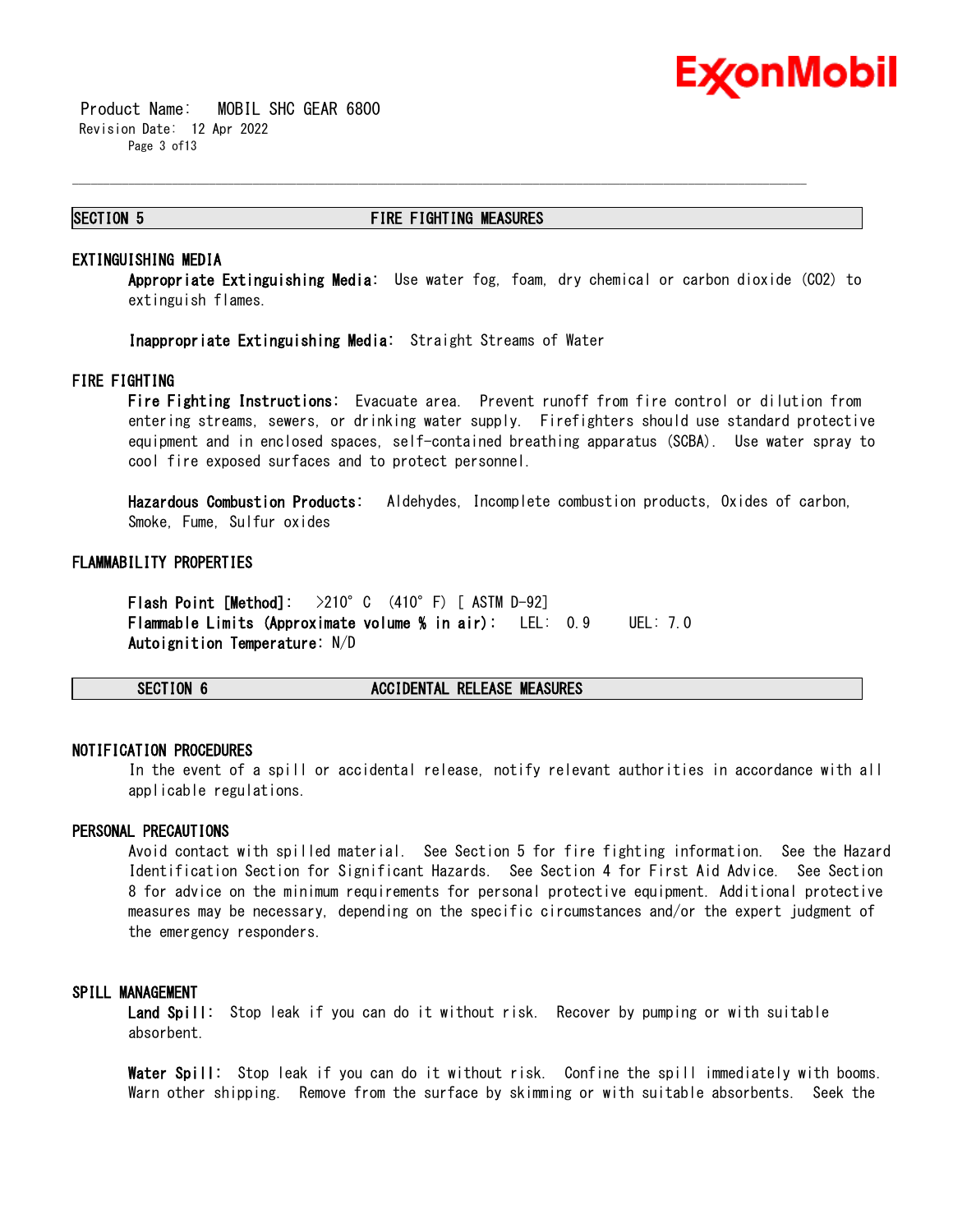

 Product Name: MOBIL SHC GEAR 6800 Revision Date: 12 Apr 2022 Page 4 of13

advice of a specialist before using dispersants.

Water spill and land spill recommendations are based on the most likely spill scenario for this material; however, geographic conditions, wind, temperature, (and in the case of a water spill) wave and current direction and speed may greatly influence the appropriate action to be taken. For this reason, local experts should be consulted. Note: Local regulations may prescribe or limit action to be taken.

\_\_\_\_\_\_\_\_\_\_\_\_\_\_\_\_\_\_\_\_\_\_\_\_\_\_\_\_\_\_\_\_\_\_\_\_\_\_\_\_\_\_\_\_\_\_\_\_\_\_\_\_\_\_\_\_\_\_\_\_\_\_\_\_\_\_\_\_\_\_\_\_\_\_\_\_\_\_\_\_\_\_\_\_\_\_\_\_\_\_\_\_\_\_\_\_\_\_\_\_\_\_\_\_\_\_\_\_\_\_\_\_\_\_\_\_\_\_

### **ENVIRONMENTAL PRECAUTIONS**

Large Spills: Dike far ahead of liquid spill for later recovery and disposal. Prevent entry into waterways, sewers, basements or confined areas.

#### **SECTION 7 HANDLING AND STORAGE**

#### **HANDLING (Technical Measures; Safety Handling Precautions; Contact Avoidance)**

Prevent small spills and leakage to avoid slip hazard. Material can accumulate static charges which may cause an electrical spark (ignition source). When the material is handled in bulk, an electrical spark could ignite any flammable vapors from liquids or residues that may be present (e.g., during switch-loading operations). Use proper bonding and/or ground procedures. However, bonding and grounds may not eliminate the hazard from static accumulation. Consult local applicable standards for guidance. Additional references include American Petroleum Institute 2003 (Protection Against Ignitions Arising out of Static, Lightning and Stray Currents) or National Fire Protection Agency 77 (Recommended Practice on Static Electricity) or CENELEC CLC/TR 50404 (Electrostatics - Code of practice for the avoidance of hazards due to static electricity).

**Static Accumulator:** This material is a static accumulator.

#### **STORAGE (Safe Storage Conditions; Safe Containers and Packaging Materials)**

The type of container used to store the material may affect static accumulation and dissipation. Do not store in open or unlabelled containers.

#### **SECTION 8 EXPOSURE CONTROLS / PERSONAL PROTECTION**

**Exposure limits/standards for materials that can be formed when handling this product:** When mists/aerosols can occur the following is recommended: 5 mg/m<sup>3</sup> - ACGIH TLV (inhalable fraction).

# **Biological limits**

No biological limits allocated.

NOTE: Limits/standards shown for guidance only. Follow applicable regulations.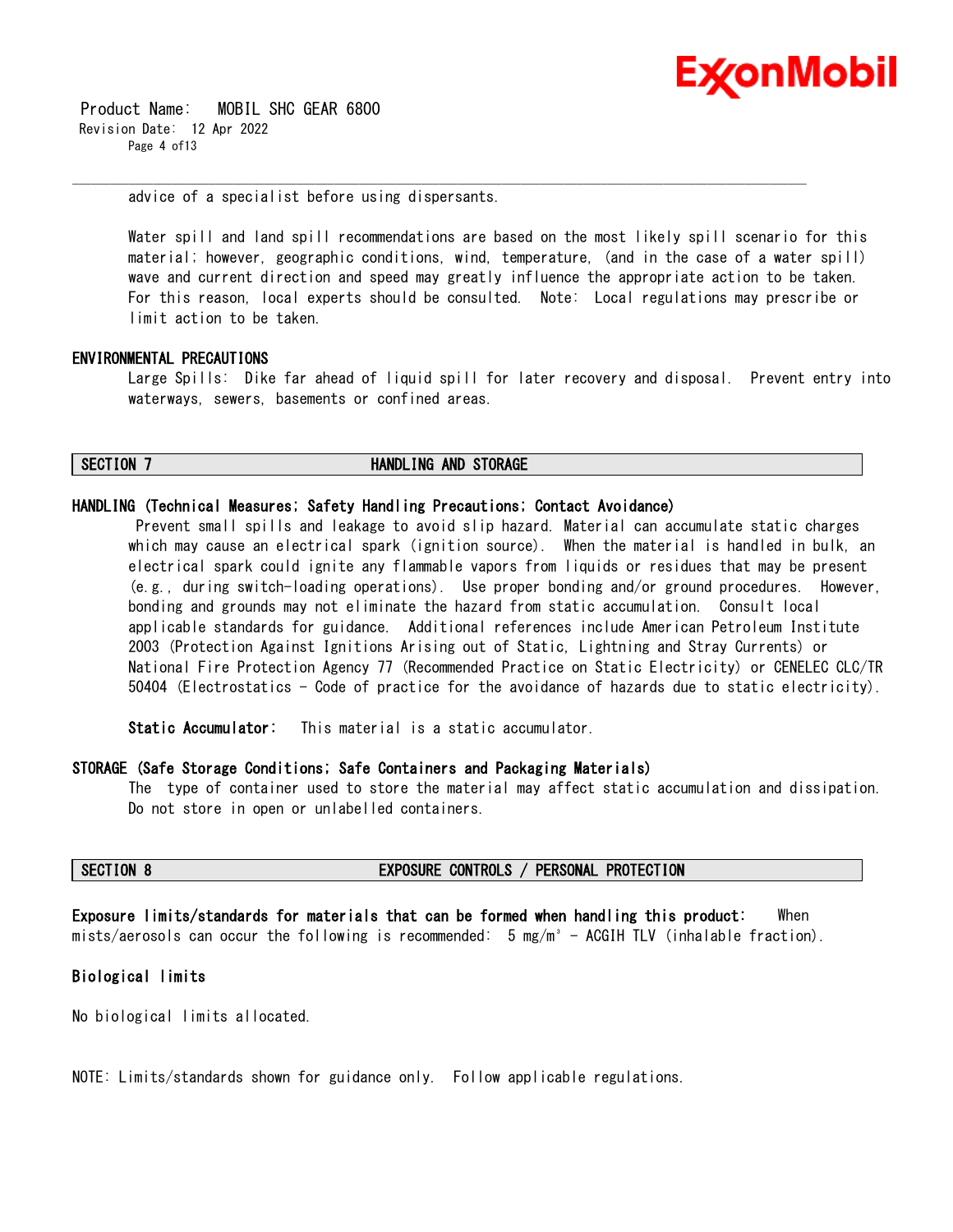

 Product Name: MOBIL SHC GEAR 6800 Revision Date: 12 Apr 2022 Page 5 of13

#### **ENGINEERING CONTROLS**

The level of protection and types of controls necessary will vary depending upon potential exposure conditions. Control measures to consider:

\_\_\_\_\_\_\_\_\_\_\_\_\_\_\_\_\_\_\_\_\_\_\_\_\_\_\_\_\_\_\_\_\_\_\_\_\_\_\_\_\_\_\_\_\_\_\_\_\_\_\_\_\_\_\_\_\_\_\_\_\_\_\_\_\_\_\_\_\_\_\_\_\_\_\_\_\_\_\_\_\_\_\_\_\_\_\_\_\_\_\_\_\_\_\_\_\_\_\_\_\_\_\_\_\_\_\_\_\_\_\_\_\_\_\_\_\_\_

No special requirements under ordinary conditions of use and with adequate ventilation.

# **PERSONAL PROTECTION**

Personal protective equipment selections vary based on potential exposure conditions such as applications, handling practices, concentration and ventilation. Information on the selection of protective equipment for use with this material, as provided below, is based upon intended, normal usage.

**Respiratory Protection:** If engineering controls do not maintain airborne contaminant concentrations at a level which is adequate to protect worker health, an approved respirator may be appropriate. Respirator selection, use, and maintenance must be in accordance with regulatory requirements, if applicable. Types of respirators to be considered for this material include: No special requirements under ordinary conditions of use and with adequate ventilation. Particulate

For high airborne concentrations, use an approved supplied-air respirator, operated in positive pressure mode. Supplied air respirators with an escape bottle may be appropriate when oxygen levels are inadequate, gas/vapor warning properties are poor, or if air purifying filter capacity/rating may be exceeded.

**Hand Protection:** Any specific glove information provided is based on published literature and glove manufacturer data. Glove suitability and breakthrough time will differ depending on the specific use conditions. Contact the glove manufacturer for specific advice on glove selection and breakthrough times for your use conditions. Inspect and replace worn or damaged gloves. The types of gloves to be considered for this material include:

No protection is ordinarily required under normal conditions of use. Nitrile,Viton

**Eye Protection:** If contact is likely, safety glasses with side shields are recommended.

**Skin and Body Protection:** Any specific clothing information provided is based on published literature or manufacturer data. The types of clothing to be considered for this material include:

No skin protection is ordinarily required under normal conditions of use. In accordance with good industrial hygiene practices, precautions should be taken to avoid skin contact.

**Specific Hygiene Measures:** Always observe good personal hygiene measures, such as washing after handling the material and before eating, drinking, and/or smoking. Routinely wash work clothing and protective equipment to remove contaminants. Discard contaminated clothing and footwear that cannot be cleaned. Practice good housekeeping.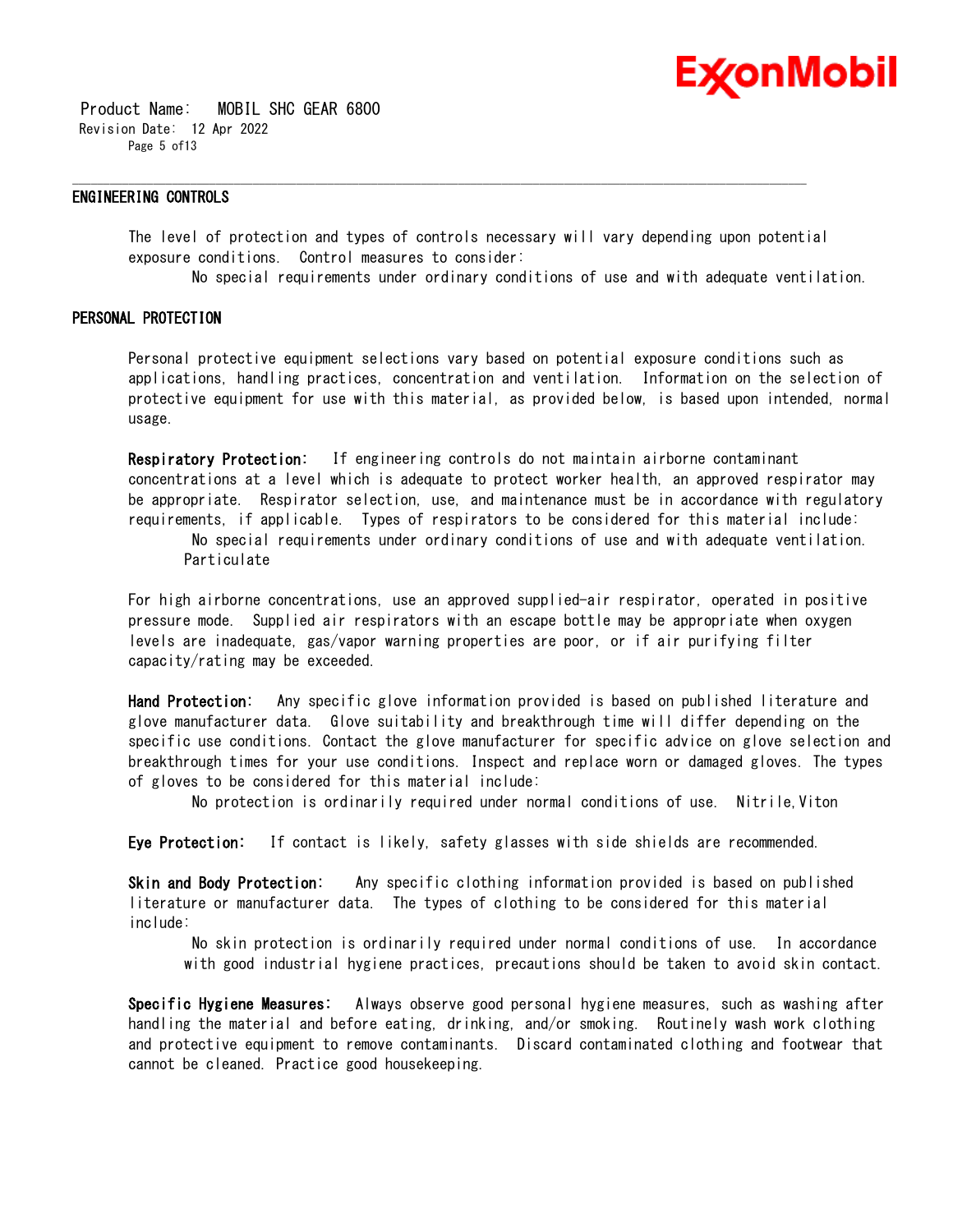

 Product Name: MOBIL SHC GEAR 6800 Revision Date: 12 Apr 2022 Page 6 of13

### **ENVIRONMENTAL CONTROLS**

Comply with applicable environmental regulations limiting discharge to air, water and soil. Protect the environment by applying appropriate control measures to prevent or limit emissions.

\_\_\_\_\_\_\_\_\_\_\_\_\_\_\_\_\_\_\_\_\_\_\_\_\_\_\_\_\_\_\_\_\_\_\_\_\_\_\_\_\_\_\_\_\_\_\_\_\_\_\_\_\_\_\_\_\_\_\_\_\_\_\_\_\_\_\_\_\_\_\_\_\_\_\_\_\_\_\_\_\_\_\_\_\_\_\_\_\_\_\_\_\_\_\_\_\_\_\_\_\_\_\_\_\_\_\_\_\_\_\_\_\_\_\_\_\_\_

#### **SECTION 9 PHYSICAL AND CHEMICAL PROPERTIES**

**Note: Physical and chemical properties are provided for safety, health and environmental considerations only and may not fully represent product specifications. Contact the Supplier for additional information.**

# **BASIC PHYSICAL AND CHEMICAL PROPERTIES**

**Physical State:** Liquid **Color:** Pale Yellow **Odor:** Characteristic **Melting Point:** N/A **Freezing Point:** N/D **Initial Boiling Point / Range:** > 316°C (600°F) **Flammability:** Ignitable **Lower and Upper Explosion Limit/Flammability Limit:** LEL: 0.9 UEL: 7.0 **Flash Point [Method]:** >210°C (410°F) [ ASTM D-92] **Autoignition Temperature:** N/D **Decomposition Temperature:** N/D **pH:** N/A **Kinematic Viscosity:** 8145 cSt (8145 mm2/sec) at 40 °C | 357 cSt (357 mm2/sec) at 100°C [ASTM D 445] **Solubility in Water:** Negligible **Partition Coefficient: n-Octanol/water (log value):** > 3.5 **Vapor Pressure:** < 0.013 kPa (0.1 mm Hg) at 20 °C **Relative Density (at 15 °C):** 0.897 [ASTM D1298] **Relative Vapor Density (Air = 1):** > 2 at 101 kPa **Particle Characteristics: Median Size:** N/A **Size Range:** N/A

#### **OTHER INFORMATION**

**Pour Point:** -6°C (21°F) [ASTM D5950] **Evaporation Rate (n-butyl acetate = 1):** N/D **Oxidizing Properties:** See Hazards Identification Section.

### **SECTION 10 STABILITY AND REACTIVITY**

**REACTIVITY:** See sub-sections below.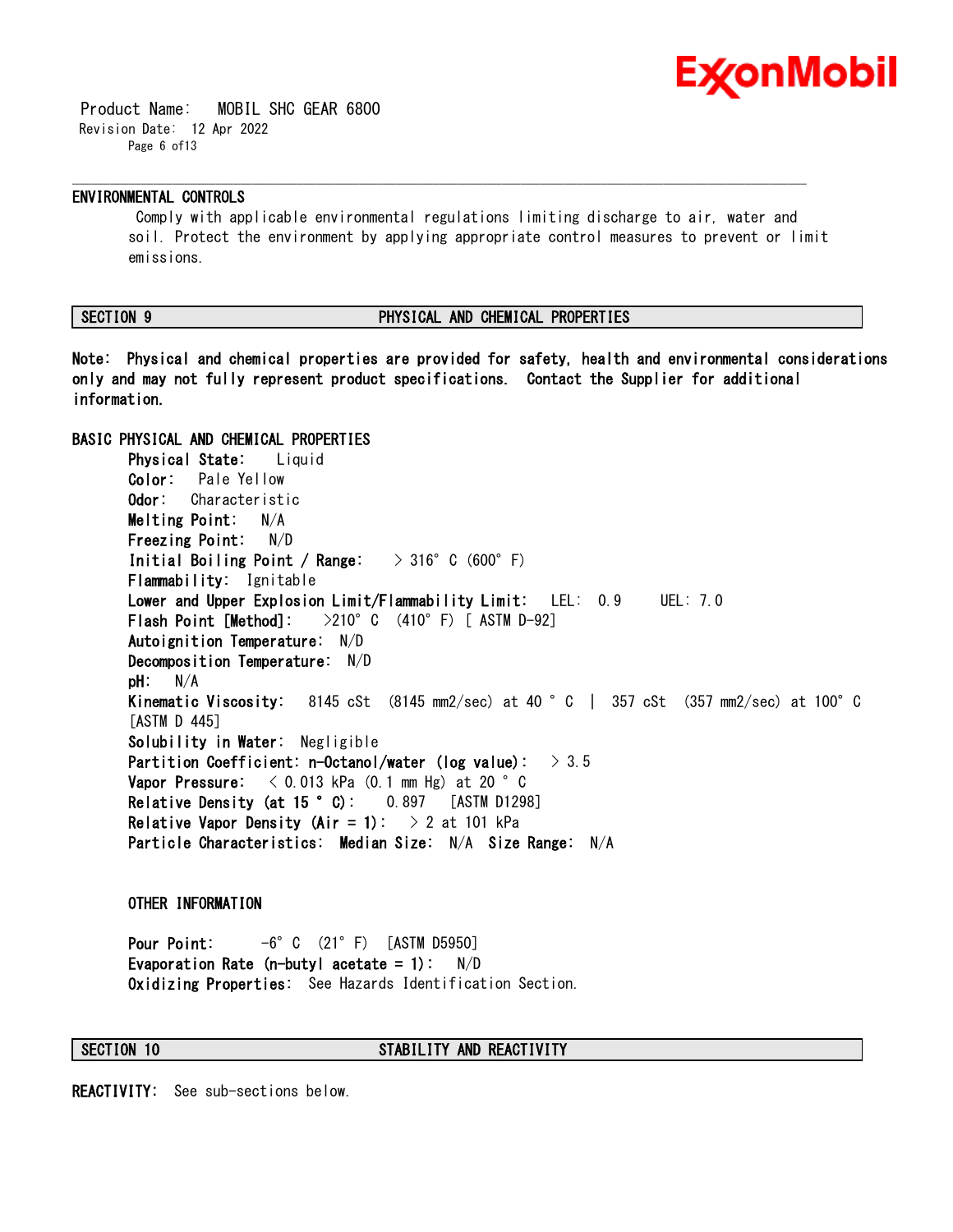

 Product Name: MOBIL SHC GEAR 6800 Revision Date: 12 Apr 2022 Page 7 of13

# **STABILITY:** Material is stable under normal conditions.

**CONDITIONS TO AVOID:** Excessive heat. High energy sources of ignition.

**MATERIALS TO AVOID:** Strong oxidizers

**HAZARDOUS DECOMPOSITION PRODUCTS:** Material does not decompose at ambient temperatures.

\_\_\_\_\_\_\_\_\_\_\_\_\_\_\_\_\_\_\_\_\_\_\_\_\_\_\_\_\_\_\_\_\_\_\_\_\_\_\_\_\_\_\_\_\_\_\_\_\_\_\_\_\_\_\_\_\_\_\_\_\_\_\_\_\_\_\_\_\_\_\_\_\_\_\_\_\_\_\_\_\_\_\_\_\_\_\_\_\_\_\_\_\_\_\_\_\_\_\_\_\_\_\_\_\_\_\_\_\_\_\_\_\_\_\_\_\_\_

**POSSIBILITY OF HAZARDOUS REACTIONS:** Hazardous polymerization will not occur.

# **SECTION 11 TOXICOLOGICAL INFORMATION**

### **INFORMATION ON TOXICOLOGICAL EFFECTS**

| <b>Hazard Class</b>                           | Conclusion / Remarks                                        |
|-----------------------------------------------|-------------------------------------------------------------|
| Inhalation                                    |                                                             |
| Acute Toxicity: No end point data for         | Minimally Toxic. Based on assessment of the components.     |
| material.                                     |                                                             |
| Irritation: No end point data for             | Negligible hazard at ambient/normal handling temperatures.  |
| material.                                     |                                                             |
| Ingestion                                     |                                                             |
| Acute Toxicity: No end point data for         | Minimally Toxic. Based on assessment of the components.     |
| material.                                     |                                                             |
| Skin                                          |                                                             |
| Acute Toxicity: No end point data for         | Minimally Toxic. Based on assessment of the components.     |
| material.                                     |                                                             |
| Skin Corrosion/Irritation: No end point       | Negligible irritation to skin at ambient temperatures.      |
| data for material.                            | Based on assessment of the components.                      |
| Eye                                           |                                                             |
| Serious Eye Damage/Irritation: No end         | May cause mild, short-lasting discomfort to eyes. Based on  |
| point data for material.                      | assessment of the components.                               |
| Sensitization                                 |                                                             |
| Respiratory Sensitization: No end point       | Not expected to be a respiratory sensitizer.                |
| data for material.                            |                                                             |
| Skin Sensitization: No end point data         | Not expected to be a skin sensitizer. Based on assessment   |
| for material.                                 | of the components.                                          |
| Aspiration: Data available.                   | Not expected to be an aspiration hazard. Based on physico-  |
|                                               | chemical properties of the material.                        |
| Germ Cell Mutagenicity: No end point          | Not expected to be a germ cell mutagen. Based on assessment |
| data for material.                            | of the components.                                          |
| <b>Carcinogenicity:</b> No end point data for | Not expected to cause cancer. Based on assessment of the    |
| material.                                     | components.                                                 |
| Reproductive Toxicity: No end point           | Not expected to be a reproductive toxicant. Based on        |
| data for material.                            | assessment of the components.                               |
| Lactation: No end point data for              | Not expected to cause harm to breast-fed children.          |
| material.                                     |                                                             |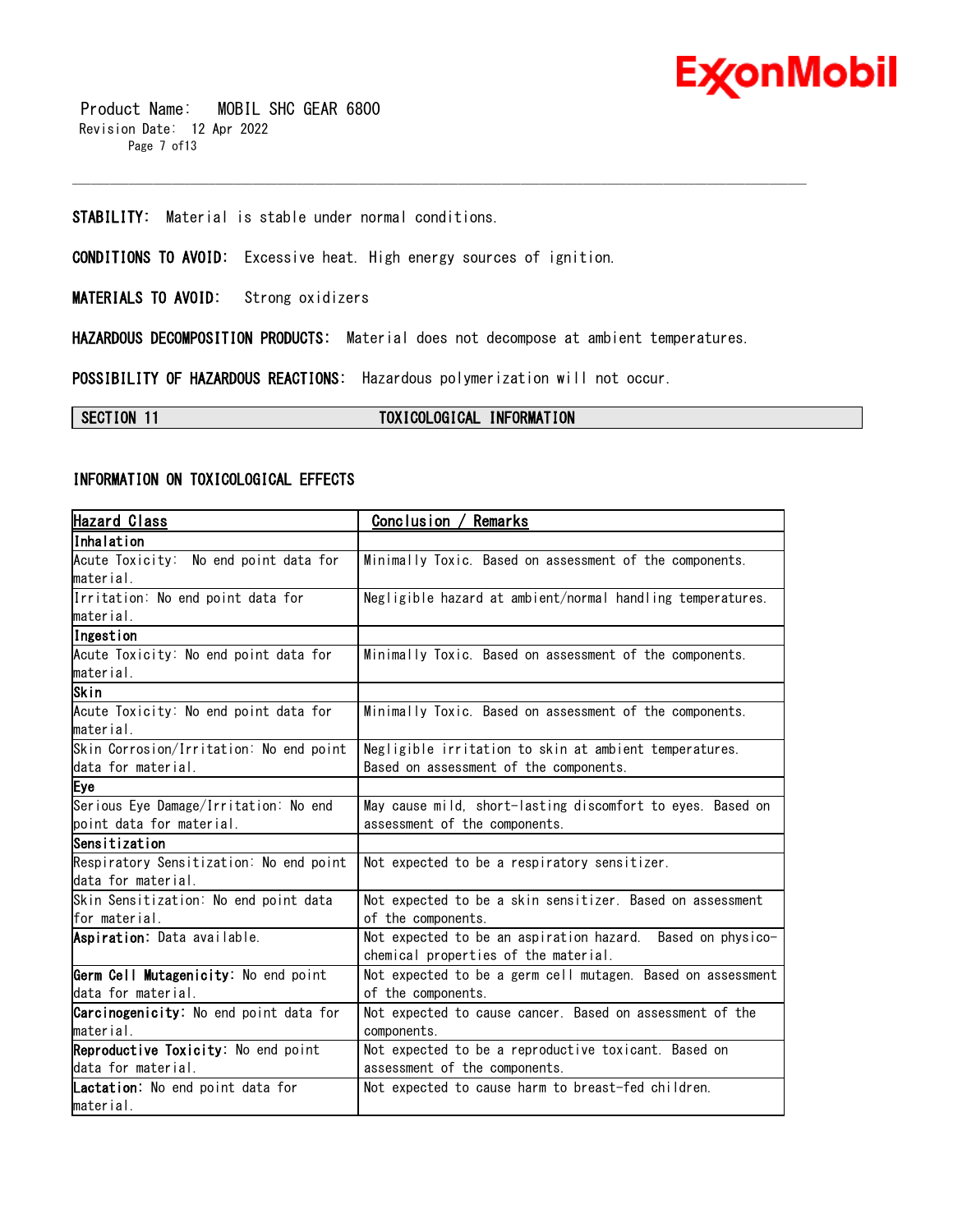

 Product Name: MOBIL SHC GEAR 6800 Revision Date: 12 Apr 2022 Page 8 of13

| Specific Target Organ Toxicity (STOT)  |                                                             |
|----------------------------------------|-------------------------------------------------------------|
| Single Exposure: No end point data for | 'Not expected to cause organ damage from a single exposure. |
| material.                              |                                                             |
| Repeated Exposure: No end point data   | Not expected to cause organ damage from prolonged or        |
| for material.                          | repeated exposure. Based on assessment of the components.   |

# **TOXICITY FOR SUBSTANCES**

| <b>NAME</b>               | <b>ACUTE TOXICITY</b>                                    |
|---------------------------|----------------------------------------------------------|
| AMINES, C12-14-TERT-ALKYL | Dermal Lethality: LD50 251 mg/kg (Rat); Inhalation       |
|                           | Lethality: 4 hour (s) LC50 1.19 mg/l (Vapor) (Rat); Oral |
|                           | Lethality: LD50 612 mg/kg (Rat)                          |

# **OTHER INFORMATION For the product itself:**

Repeated and/or prolonged exposure may cause irritation to the skin, eyes, or respiratory tract. Component concentrations in this formulation would not be expected to cause skin sensitization, based on tests of the components, this formulation, or similar formulations.

# **Contains:**

Synthetic base oils: Not expected to cause significant health effects under conditions of normal use, based on laboratory studies with the same or similar materials. Not mutagenic or genotoxic. Not sensitizing in test animals and humans.

See Section 16 for a description of sources for reference data.

# **IARC Classification:**

**The following ingredients are cited on the lists below:** None.

|              | --REGULATORY LISTS SEARCHED-- |               |
|--------------|-------------------------------|---------------|
| $1 = IARC 1$ | $2 = IARC$ 2A                 | $3 = IARC 2B$ |

# **SECTION 12 ECOLOGICAL INFORMATION**

The information given is based on data for the material, components of the material, or for similar materials, through the application of bridging principals.

# **ECOTOXICITY**

Material -- Not expected to be harmful to aquatic organisms.

# **MOBILITY**

 Base oil component -- Low solubility and floats and is expected to migrate from water to the land. Expected to partition to sediment and wastewater solids.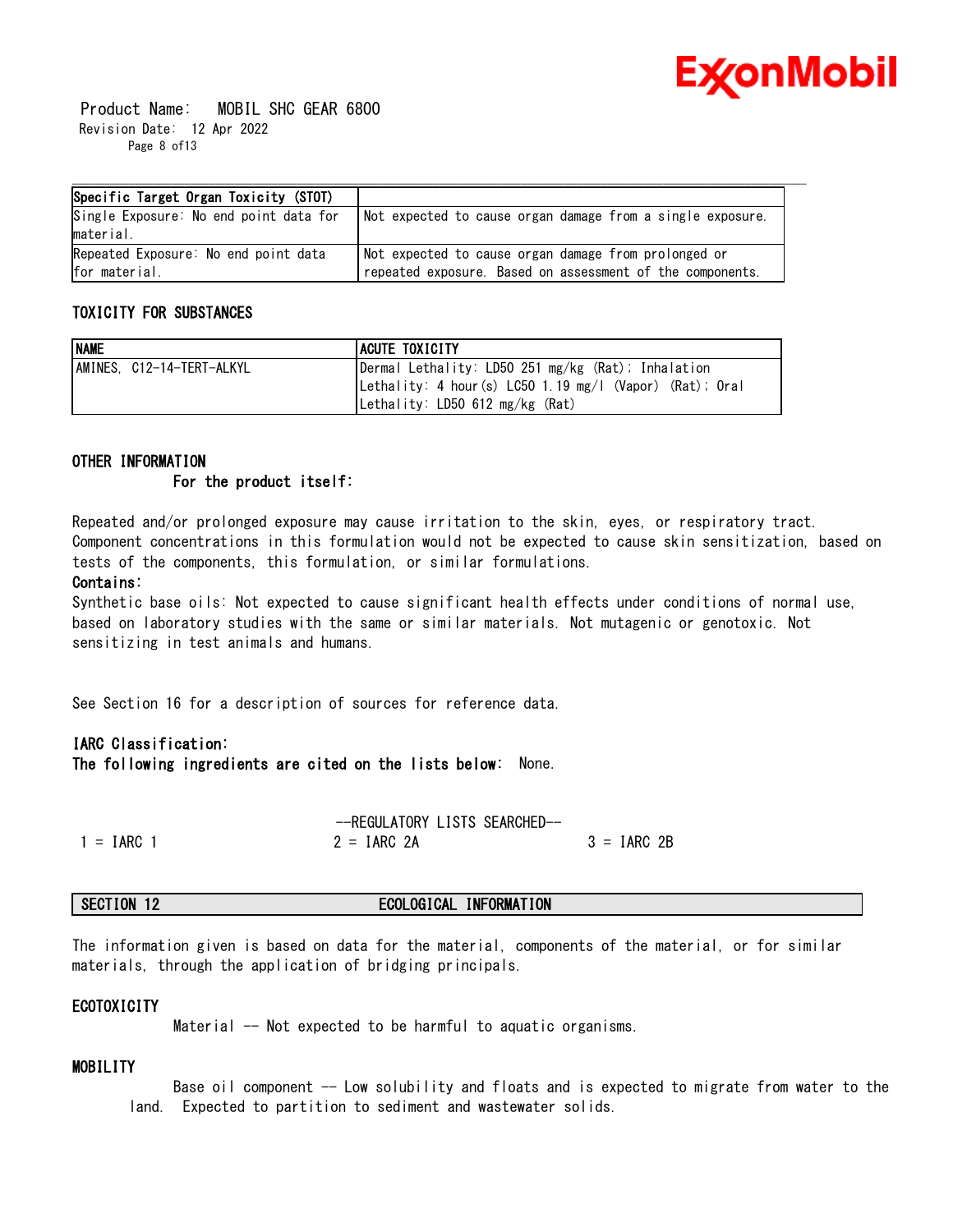

 Product Name: MOBIL SHC GEAR 6800 Revision Date: 12 Apr 2022 Page 9 of13

### **PERSISTENCE AND DEGRADABILITY** Not determined.

**BIOACCUMULATIVE POTENTIAL** Not determined.

**Hazard to the Ozone Layer** 

Not Applicable

See Section 16 for a description of sources for reference data.

**SECTION 13 DISPOSAL CONSIDERATIONS**

# **Information on Safe and Environmentally Desirable Disposal or Recycling of Chemicals, Contaminated Containers and Packaging**

\_\_\_\_\_\_\_\_\_\_\_\_\_\_\_\_\_\_\_\_\_\_\_\_\_\_\_\_\_\_\_\_\_\_\_\_\_\_\_\_\_\_\_\_\_\_\_\_\_\_\_\_\_\_\_\_\_\_\_\_\_\_\_\_\_\_\_\_\_\_\_\_\_\_\_\_\_\_\_\_\_\_\_\_\_\_\_\_\_\_\_\_\_\_\_\_\_\_\_\_\_\_\_\_\_\_\_\_\_\_\_\_\_\_\_\_\_\_

### **DISPOSAL METHODS**

Disposal recommendations based on material as supplied. Disposal must be in accordance with current applicable laws and regulations, and material characteristics at time of disposal.

#### **DISPOSAL RECOMMENDATIONS**

Product is suitable for burning in an enclosed controlled burner for fuel value or disposal by supervised incineration at very high temperatures to prevent formation of undesirable combustion products. Protect the environment. Dispose of used oil at designated sites. Minimize skin contact. Do not mix used oils with solvents, brake fluids or coolants.

**Empty Container Warning** Empty Container Warning (where applicable): Empty containers may contain residue and can be dangerous. Do not attempt to refill or clean containers without proper instructions. Empty drums should be completely drained and safely stored until appropriately reconditioned or disposed. Empty containers should be taken for recycling, recovery, or disposal through suitably qualified or licensed contractor and in accordance with governmental regulations. DO NOT PRESSURISE, CUT, WELD, BRAZE, SOLDER, DRILL, GRIND, OR EXPOSE SUCH CONTAINERS TO HEAT, FLAME, SPARKS, STATIC ELECTRICITY, OR OTHER SOURCES OF IGNITION. THEY MAY EXPLODE AND CAUSE INJURY OR DEATH.

#### **SECTION 14 TRANSPORT INFORMATION**

# **LAND - Precautionary Transportation Measures & Conditions:**

Do not co-load together with dangerous substances categorized in Fire Cat. 1 and/or 6, and/or High Pressure Gases.

NOTE: Comply with applicable laws and regulations.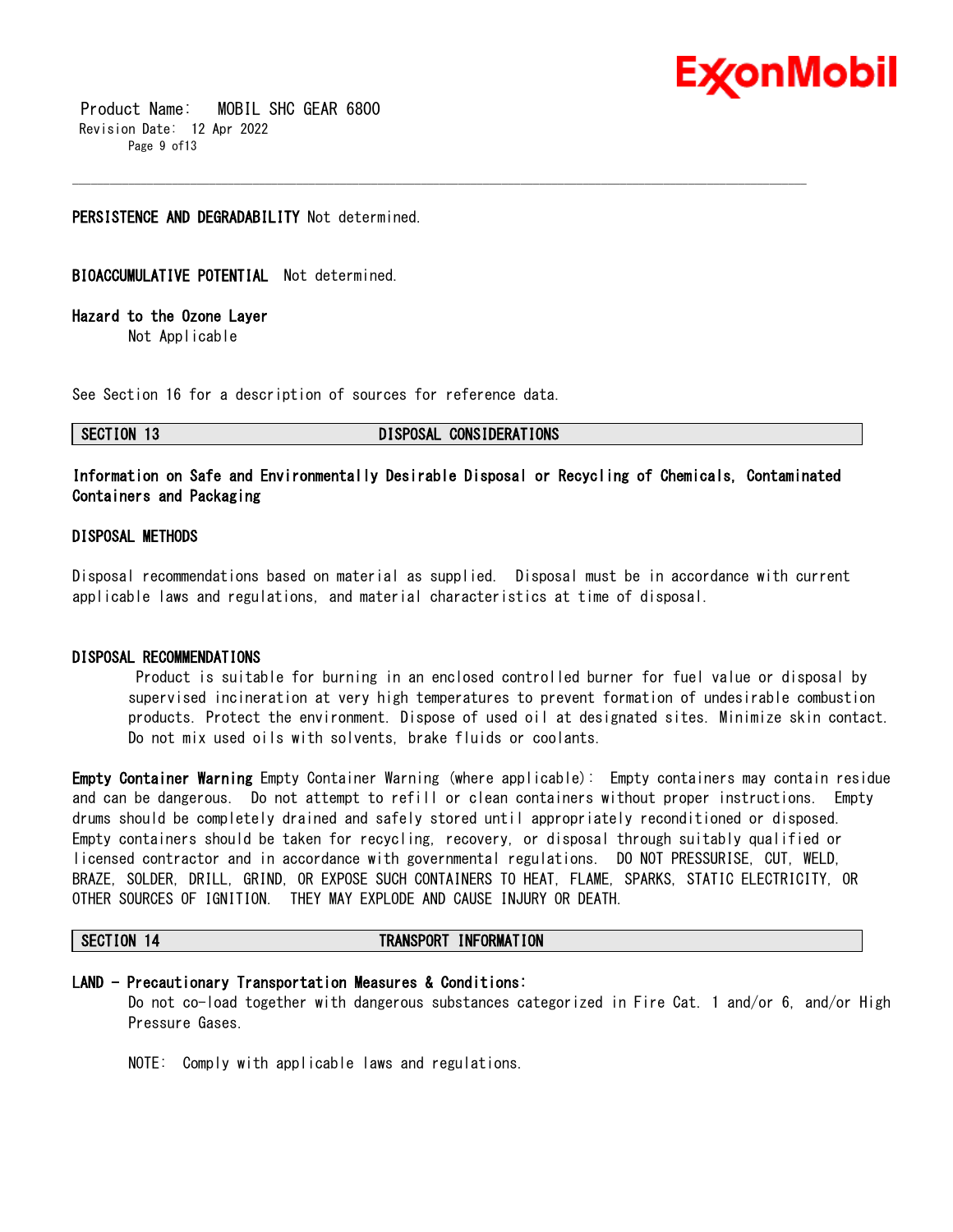

 Product Name: MOBIL SHC GEAR 6800 Revision Date: 12 Apr 2022 Page 10 of13

**SEA (IMDG):** Not Regulated for Sea Transport according to IMDG-Code

**Marine Pollutant:** No

**AIR (IATA):** Not Regulated for Air Transport

#### **SECTION 15 REGULATORY INFORMATION**

\_\_\_\_\_\_\_\_\_\_\_\_\_\_\_\_\_\_\_\_\_\_\_\_\_\_\_\_\_\_\_\_\_\_\_\_\_\_\_\_\_\_\_\_\_\_\_\_\_\_\_\_\_\_\_\_\_\_\_\_\_\_\_\_\_\_\_\_\_\_\_\_\_\_\_\_\_\_\_\_\_\_\_\_\_\_\_\_\_\_\_\_\_\_\_\_\_\_\_\_\_\_\_\_\_\_\_\_\_\_\_\_\_\_\_\_\_\_

This material is not considered hazardous according to the Classification of Chemicals based on Globally Harmonized System of Classification and Labelling of Chemicals (GHS) (JIS Z 7252–2019).

#### **REGULATORY STATUS AND APPLICABLE LAWS AND REGULATIONS**

**Listed or exempt from listing/notification on the following chemical inventories :** AIIC, DSL, ENCS, IECSC, ISHL, KECI, PICCS, TCSI, TSCA

### **National Laws and Regulations:**

Chemical Substances Control Law: Restrictions Apply

# **Chemical Substances Control Law substances:**

| <b>Chemical Name</b>            | Referenced List     | <b>IENCS Number</b> |
|---------------------------------|---------------------|---------------------|
| 1-OCTANAMINE                    | Priority Assessment | $ 2 - 133 +$        |
| ETHOXYLATED LONG CHAIN ALCOHOLS | Priority Assessment | $7 - 97$            |
| ISOPROPYL ALCOHOL               | Priority Assessment | $12 - 207$          |
| LONG-CHAIN ALKENYL AMINE        | Priority Assessment | $ 2 - 133 +$        |

Fire Service Law: Category 4, Flammable Liquids, Class III (#4 Petroleum) ISHL: Notified Substances Maritime Pollution Prevention Law: Regulated Mariners Labour Safety and Health Regulation: Regulated Poisonous and Deleterious Substances Control Law (PDSCL): Not Regulated Pollutant Release and Transfer Register (PRTR): Not Regulated Sewage Water Law: Mineral oil (5mg/l max.) Waste Treatment Law : Controlled Industrial Waste Water Pollution Control Law: Effluent Regulation (5mg/l max.)

# **JAPANESE COMPOSITION INFORMATION**

**Industrial Safety and Health Law: Article 57, Chemical substances to be labelled:** None.

**Industrial Safety and Health Law: Article 57-2, Chemical substances to be notified:**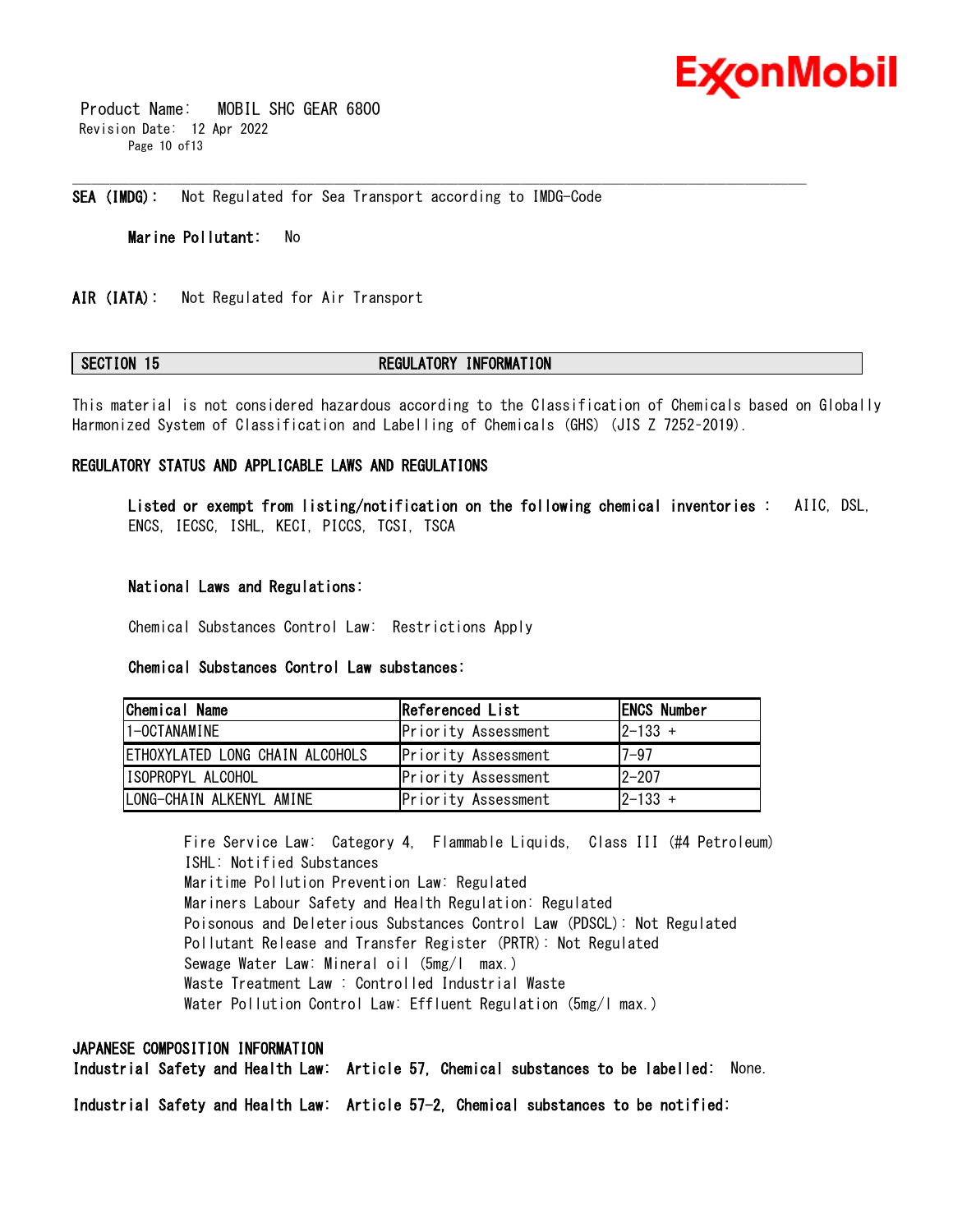

 Product Name: MOBIL SHC GEAR 6800 Revision Date: 12 Apr 2022 Page 11 of13

| <b>Name</b>   | ו והי<br>Number<br>nance<br><br>ø | 10n           |
|---------------|-----------------------------------|---------------|
| <b>ROSENE</b> | 380                               | %weıght<br>U. |

# **Industrial Safety and Health Law: Article 57-2, Chemical Substances to be notified:**

| <b>Name</b> | - -<br>'ISHL<br>Number<br>()r<br><b>Inance</b><br> | Concentration         |
|-------------|----------------------------------------------------|-----------------------|
| Minera<br>ά | 168                                                | 10.<br>%weight<br>ı — |

**ISHL Enforcement Order, Table 3-1, Manufacturing Permit Chemical Substances:** None.

**PRTR Class 1 Designated Chemical Substances:** None.

**PRTR Class 2 Designated Chemical Substances:** None.

**PDSCL Chemical Substances:** None.

### **SECTION 16 OTHER INFORMATION**

**SOURCE OF REFERENCE MATERIAL:** Sources of information used in preparing this SDS included one or more of the following: results from in house or supplier toxicology studies, CONCAWE Product Dossiers, publications from other trade associations, such as the EU Hydrocarbon Solvents REACH Consortium, U.S. HPV Program Robust Summaries, the EU IUCLID Data Base, U.S. NTP publications, and other sources, as appropriate.

# **N/D = Not determined, N/A = Not applicable**

**KEY TO THE H-CODES CONTAINED IN SECTION 3 OF THIS DOCUMENT (for information only):** H302: Harmful if swallowed; Acute Tox Oral, Cat 4 H304: May be fatal if swallowed and enters airways; Aspiration, Cat 1 H311: Toxic in contact with skin; Acute Tox Dermal, Cat 3 H314(1B): Causes severe skin burns and eye damage; Skin Corr/Irritation, Cat 1B H316: Causes mild skin irritation; Skin Corr/Irritation, Cat 3 H317: May cause allergic skin reaction; Skin Sensitization, Cat 1 H330(2): Fatal if inhaled; Acute Tox Inh, Cat 2 H335: May cause respiratory irritation; Target Organ Single, Resp Irr H373: May cause damage to organs through prolonged or repeated exposure; Target Organ, Repeated, Cat 2 H400: Very toxic to aquatic life; Acute Env Tox, Cat 1 H402: Harmful to aquatic life; Acute Env Tox, Cat 3 H410: Very toxic to aquatic life with long lasting effects; Chronic Env Tox, Cat 1 H412: Harmful to aquatic life with long lasting effects; Chronic Env Tox, Cat 3 THIS SAFETY DATA SHEET CONTAINS THE FOLLOWING REVISIONS: Section 09: Decomposition Temp C(F) information was added. Section 09: Decomposition Temp C(F) information was deleted. Section 09: Flammability (Solid, Gas) information was deleted.

Section 09: Flammability information was added.

Section 09: Flammable Limits - LEL information was added.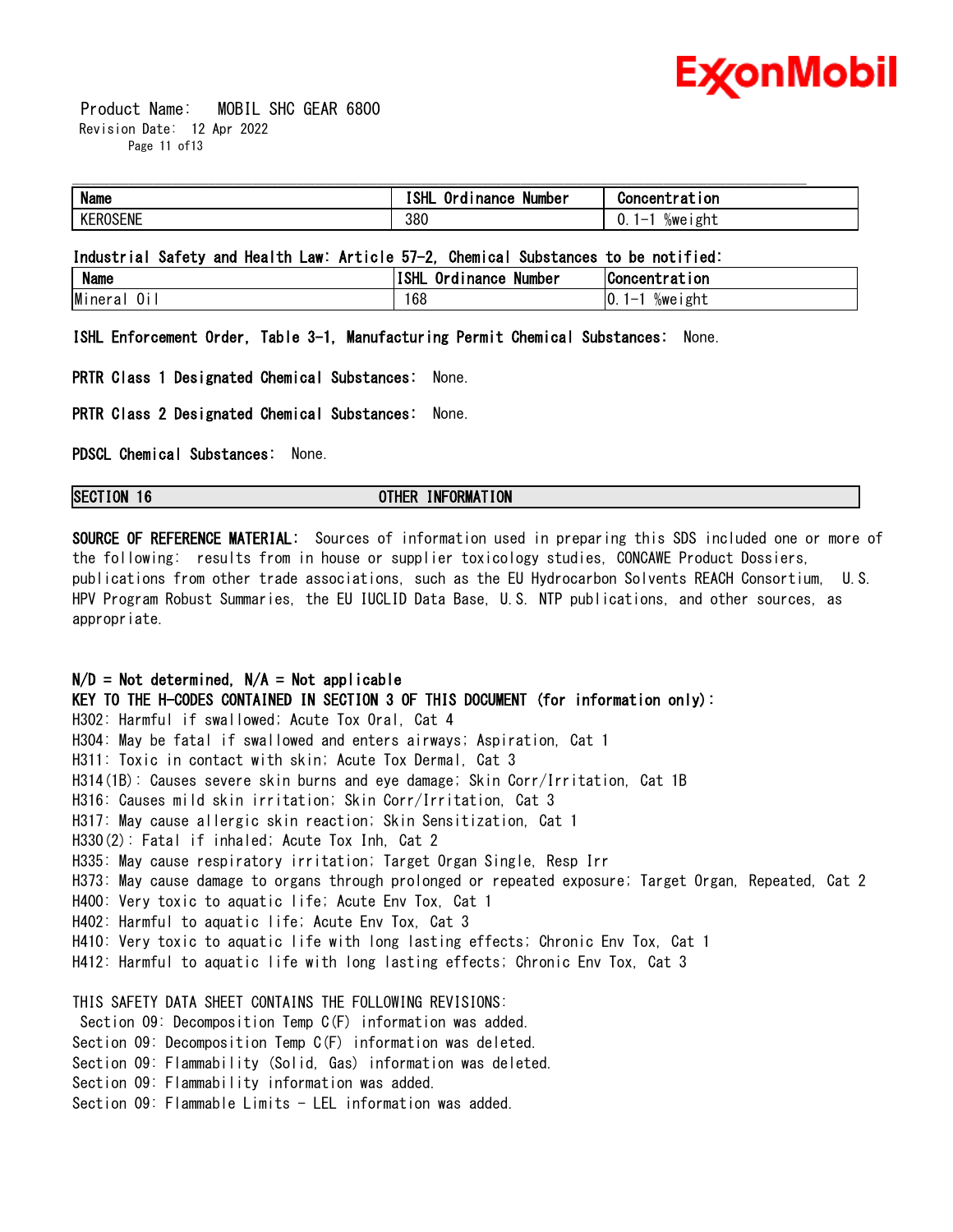# Ex⁄onMobil

 Product Name: MOBIL SHC GEAR 6800 Revision Date: 12 Apr 2022 Page 12 of13

Section 09: Flammable Limits - UEL information was added. Section 09: Particle Characteristics information was added. Section 09: Particle Range information was added. Section 09: Physical State information was deleted. Section 10: Reactivity information was added. Section 11 Substance Toxicology table information was added. Section 11: Aspiration Conclusion information was added. Section 11: Aspiration Test Data information was added. Section 11: Carcinogen Conclusion information was added. Section 11: Carcinogen Test Comment information was added. Section 11: Carcinogen Test Data information was added. Section 11: Dermal Irritation Test Data information was added. Section 11: Dermal Irritation Test Data information was deleted. Section 11: Dermal Lethality Test Data information was added. Section 11: Dermal Lethality Test Data information was deleted. Section 11: Eye Irritation Test Data information was added. Section 11: Eye Irritation Test Data information was deleted. Section 11: Inhalation Lethality Test Data information was added. Section 11: Inhalation Lethality Test Data information was deleted. Section 11: Lactation Conclusion information was added. Section 11: Lactation Test Data information was added. Section 11: Mutagen Conclusion information was added. Section 11: Mutagen Test Comment information was added. Section 11: Mutagen Test Data information was added. Section 11: Oral Lethality Test Data information was added. Section 11: Oral Lethality Test Data information was deleted. Section 11: Other Health Effects information was added. Section 11: Reproductive Conclusion information was added. Section 11: Reproductive Test Comment information was added. Section 11: Reproductive Test Data information was added. Section 11: Respiratory Sensitization Conclusion information was added. Section 11: Respiratory Sensitization Test Data information was added. Section 11: Skin Sensitization Conclusion information was added. Section 11: Skin Sensitization Test Comment information was added. Section 11: Skin Sensitization Test Data information was added. Section 11: Target Organ Toxicity - Repeat Conclusion information was added. Section 11: Target Organ Toxicity - Repeat Test Comment information was added. Section 11: Target Organ Toxicity - Repeat Test Data information was added. Section 11: Target Organ Toxicity - Single Conclusion information was added. Section 11: Target Organ Toxicity - Single Test Data information was added. Section 12: Ecological Information - Bioaccumulation information was added. Section 12: Ecological Information - Persistence and Degradability information was added. Section 15: Japan Hazard Statement information was modified.

--------------------------------------------------------------------------------------------------------

\_\_\_\_\_\_\_\_\_\_\_\_\_\_\_\_\_\_\_\_\_\_\_\_\_\_\_\_\_\_\_\_\_\_\_\_\_\_\_\_\_\_\_\_\_\_\_\_\_\_\_\_\_\_\_\_\_\_\_\_\_\_\_\_\_\_\_\_\_\_\_\_\_\_\_\_\_\_\_\_\_\_\_\_\_\_\_\_\_\_\_\_\_\_\_\_\_\_\_\_\_\_\_\_\_\_\_\_\_\_\_\_\_\_\_\_\_\_